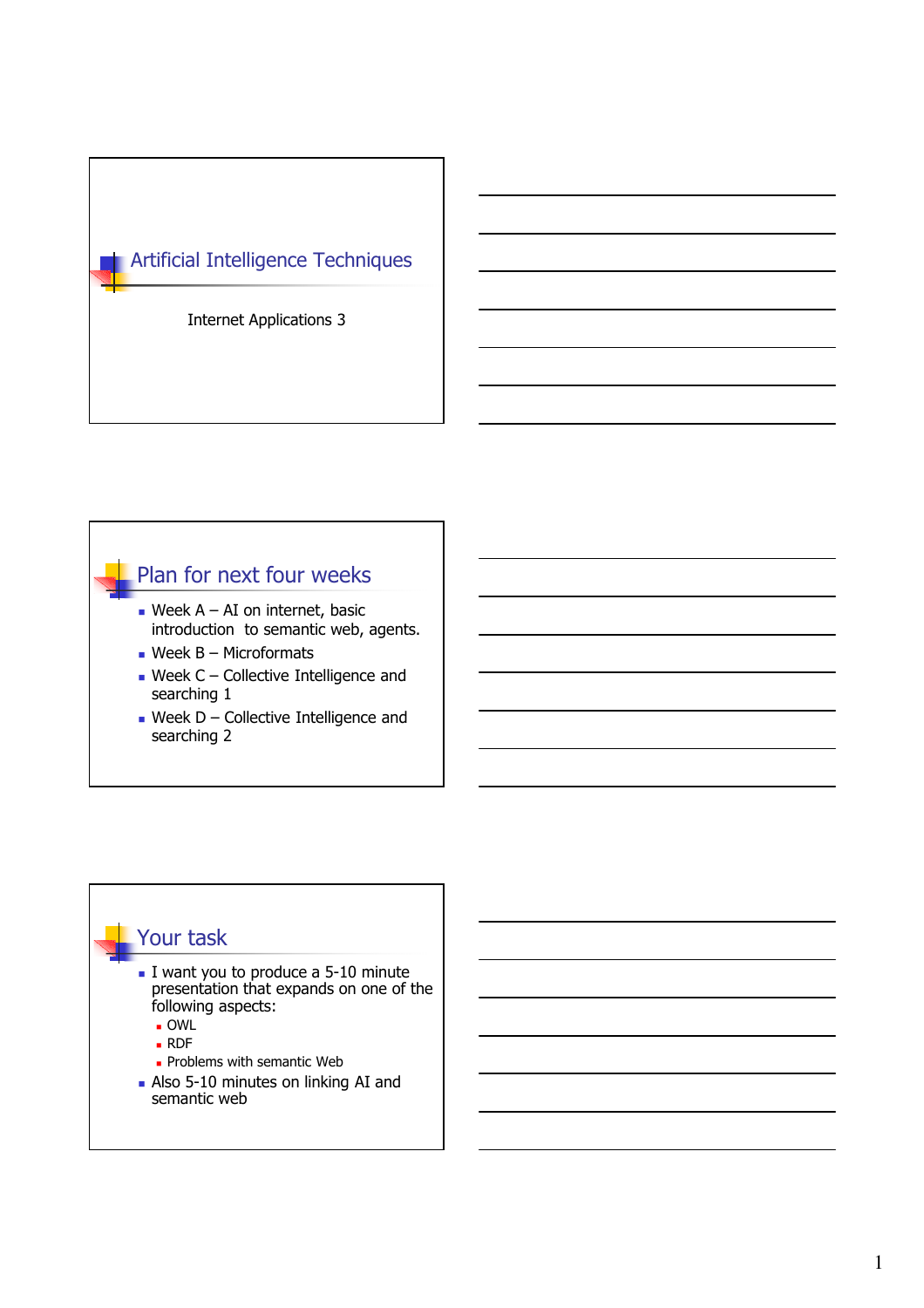# Aims of sessions What is collective intelligence? Some non-AI examples Cases Collaborative filtering

# What is collective Intelligence?

- It has been around for a while.
- One definition includes "...combining of behaviour, preferences, or ideas of a group of people to create novel insights" Segaran (2007)
- **So collecting data from groups of** people, combine it and analyze it.

#### What is the biggest information source out there?

■ Internet!

- Most commonly Web2.0 applications.
- It has been described as "building smart Web 2.0 applications"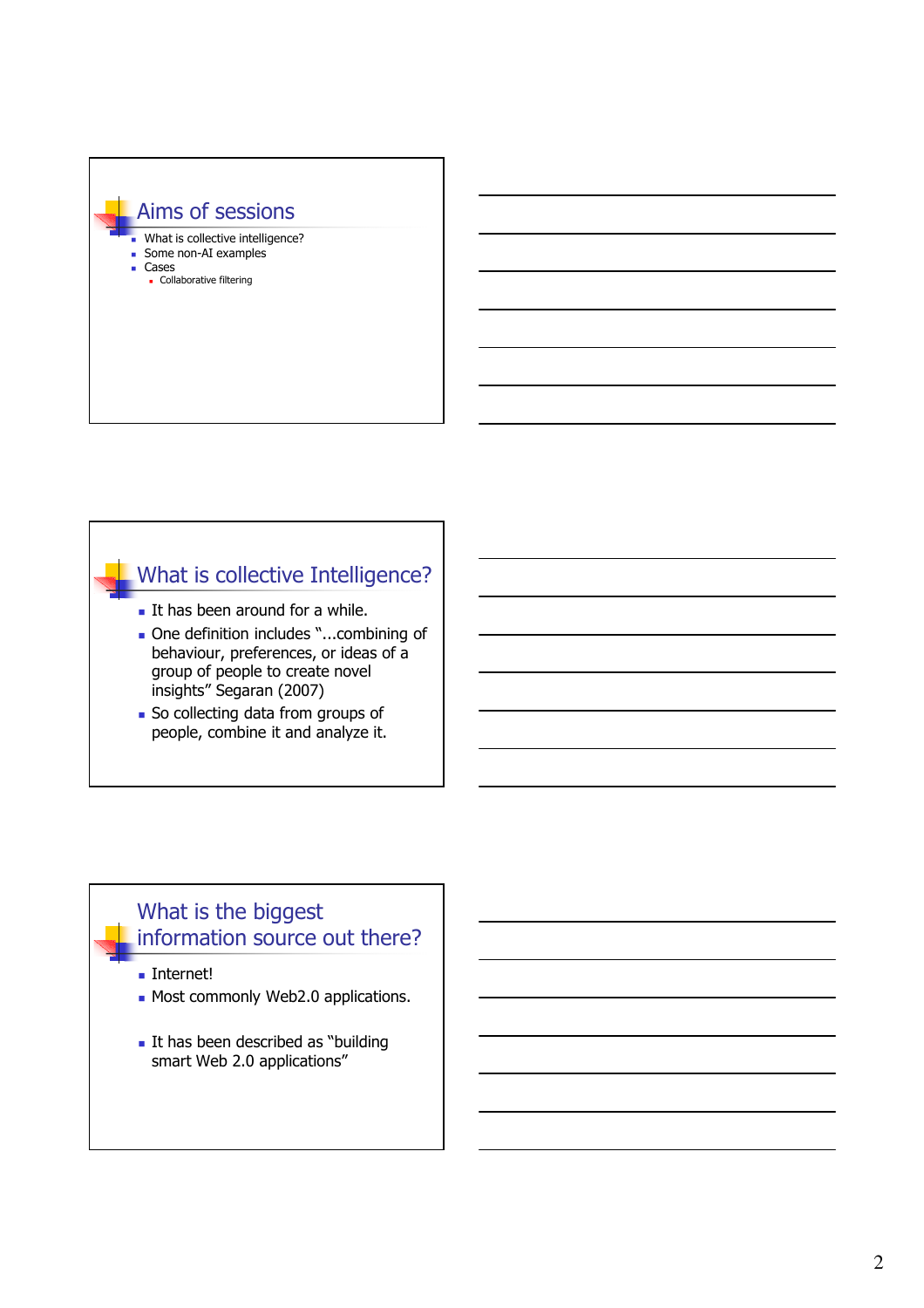#### Examples- non-AI

- Wikipedia –entirely produce by contributors.
- Reddit.com where people vote on links to other websites.
- $\blacksquare$  Amazon readers ranking suppliers and products.

# AI related examples

**Recommendation system based using** social networks and your preferences.

## Collaborative Filtering

- How do you get recommendations?
- **Friends?**
- . Which Friend has the 'best taste'?
	- Generally learned over a long period of time.
	- Usually like what you like.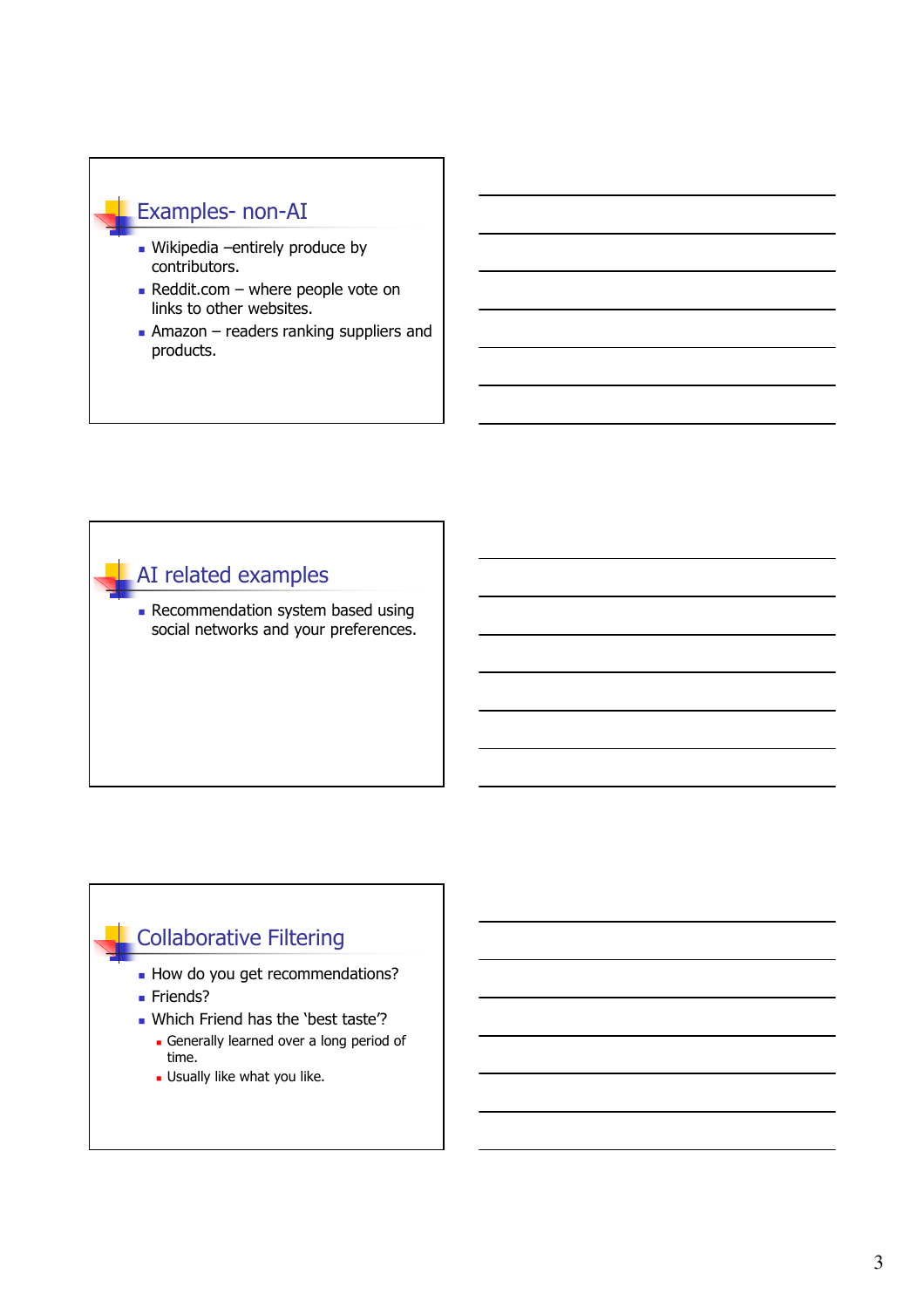#### Elements

- Database/file of recommendations Produce from a file
	- **Produce from crawling on web.**
- Some measure of the recommenders
- Some measure of you likes to theirs.

#### Recommender system

- **.** What is we want a movie recommendation.
	- We could look for a critic who has taste most similar to our own and use their ratings.
	- What we could also do is selected a critic but weight their scores against other critics scores.

# Example taken from Segaran(2007) pp 7-17

: 10, 'Supe<br>' 12.5, 'St<br>' 12.5, 'St  $\frac{1}{13}$ , 131  $\frac{1}{\ln 56 \text{Cot}}$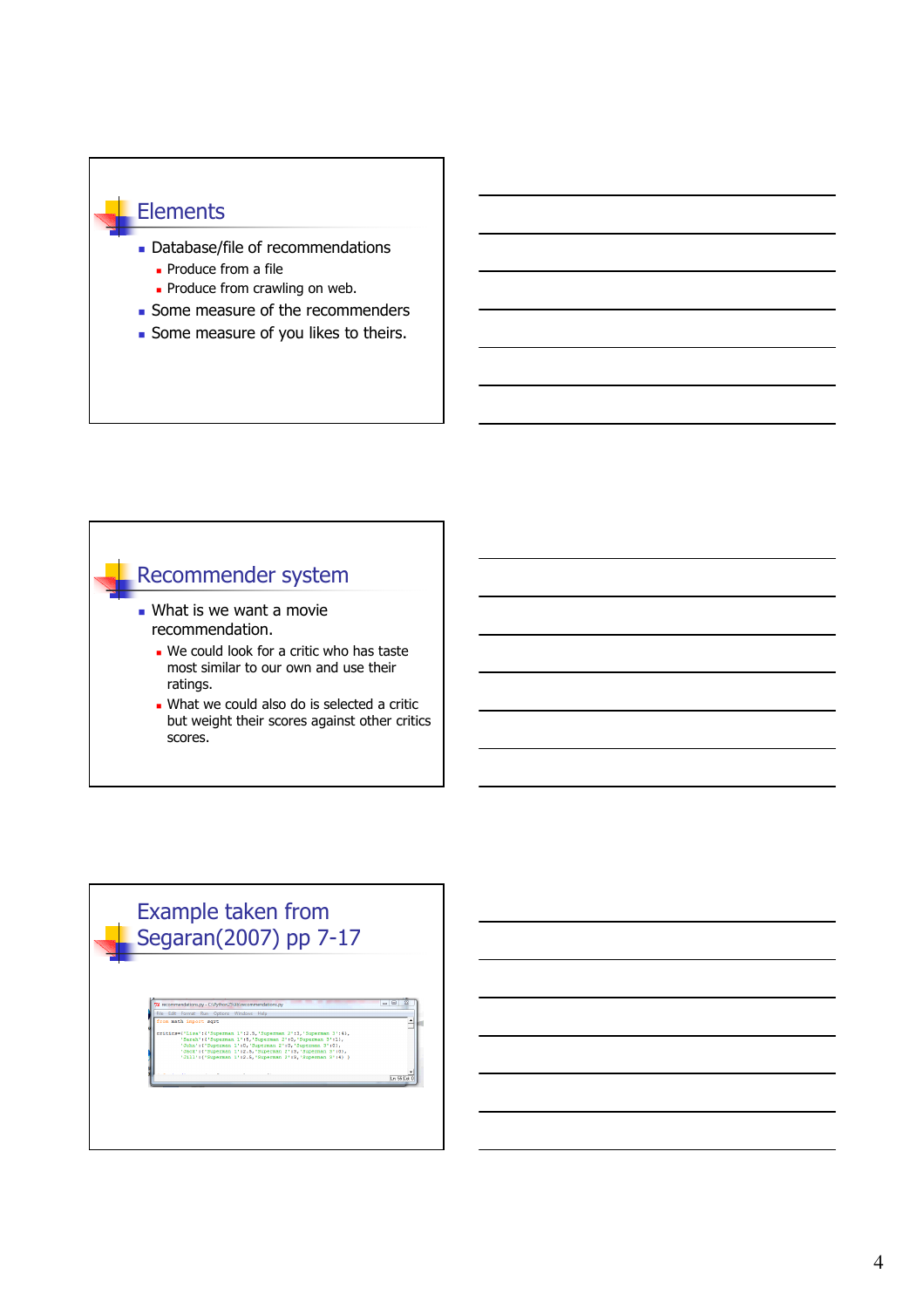

# Other examples

- **Full-text search engines** 
	- **Using web-crawlers**
	- Index based on words in the text.
- **Learning from clicks** 
	- Systems designed to build models of what is the most likely based on passed clicks.

#### **References**

**Segaran (2007) Programming collective** Intelligence O'Reilly isbn- 0-596-52932- 5